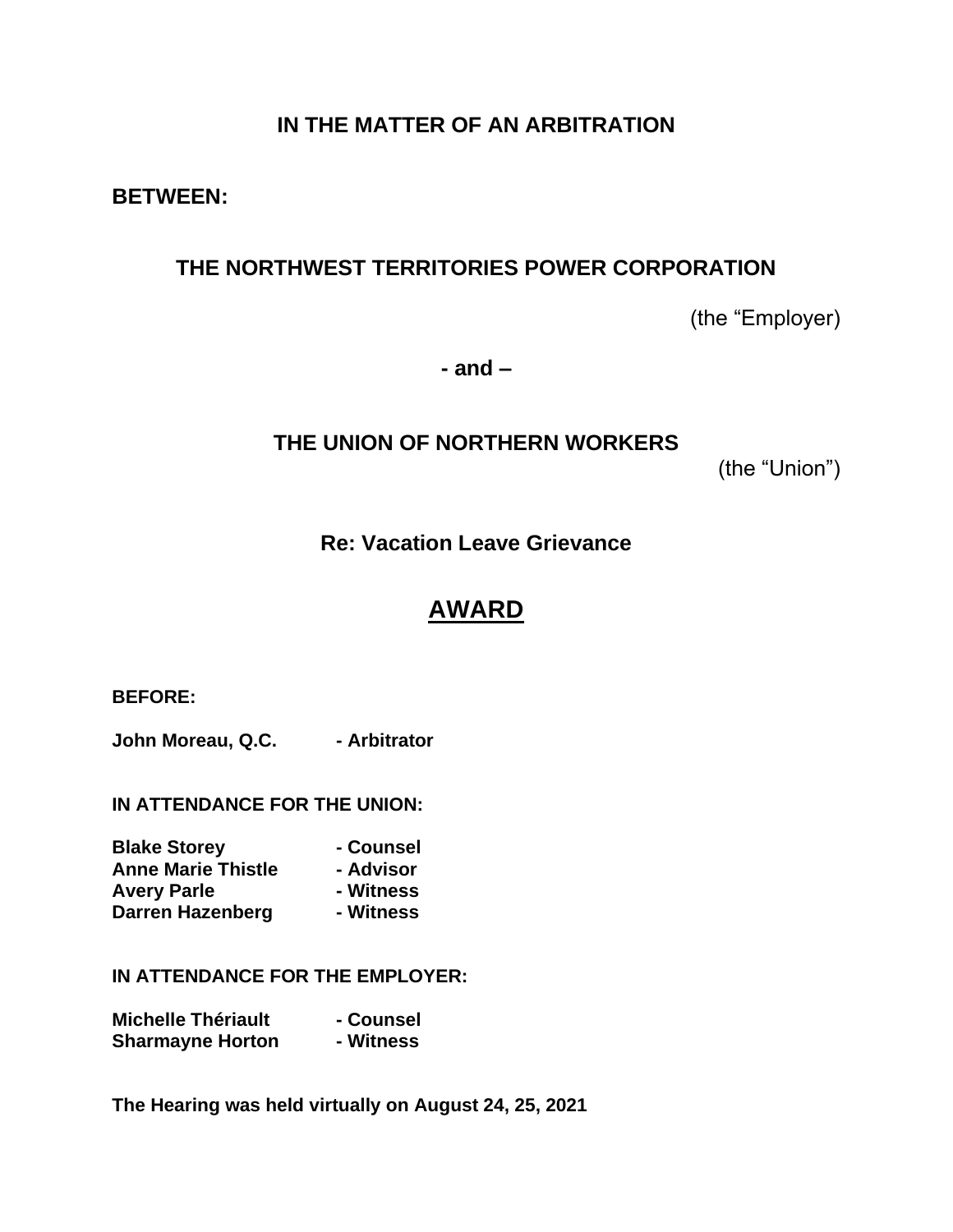## **AWARD**

### **INTRODUCTION**

This grievance centres on whether the Employer has breached article 15.02 by responding verbally to employee leave requests for vacation leave. The Union maintains that a plain reading of the collective agreement requires the Employer to insist on written vacation leave requests and seeks a declaration to that effect. The Employer submits that the collective agreement does not preclude it from responding to an employee's verbal request for vacation leave with a verbal response. The Employer maintains that Article 15.02 only requires a written response when an employee makes a request in writing for vacation leave.

The Employer also raised a preliminary objection to the grievance. The Employer maintains that my jurisdiction is limited, under the submission to arbitration, to only inquire into whether a vacation leave policy is required pursuant to article 15.02. The Employer submits that I have no authority to expand the scope of the grievance to deal with the issue of written leave requests, given the absence of any reference to it in the grievance documents.

An agreement was reached with the Union and the Employer to lead evidence and provide submissions on both the Employer's preliminary objection and the merits involving the alleged breach of article 15.02. The parties provided several authorities in support of their submissions, some of which are referred to herein.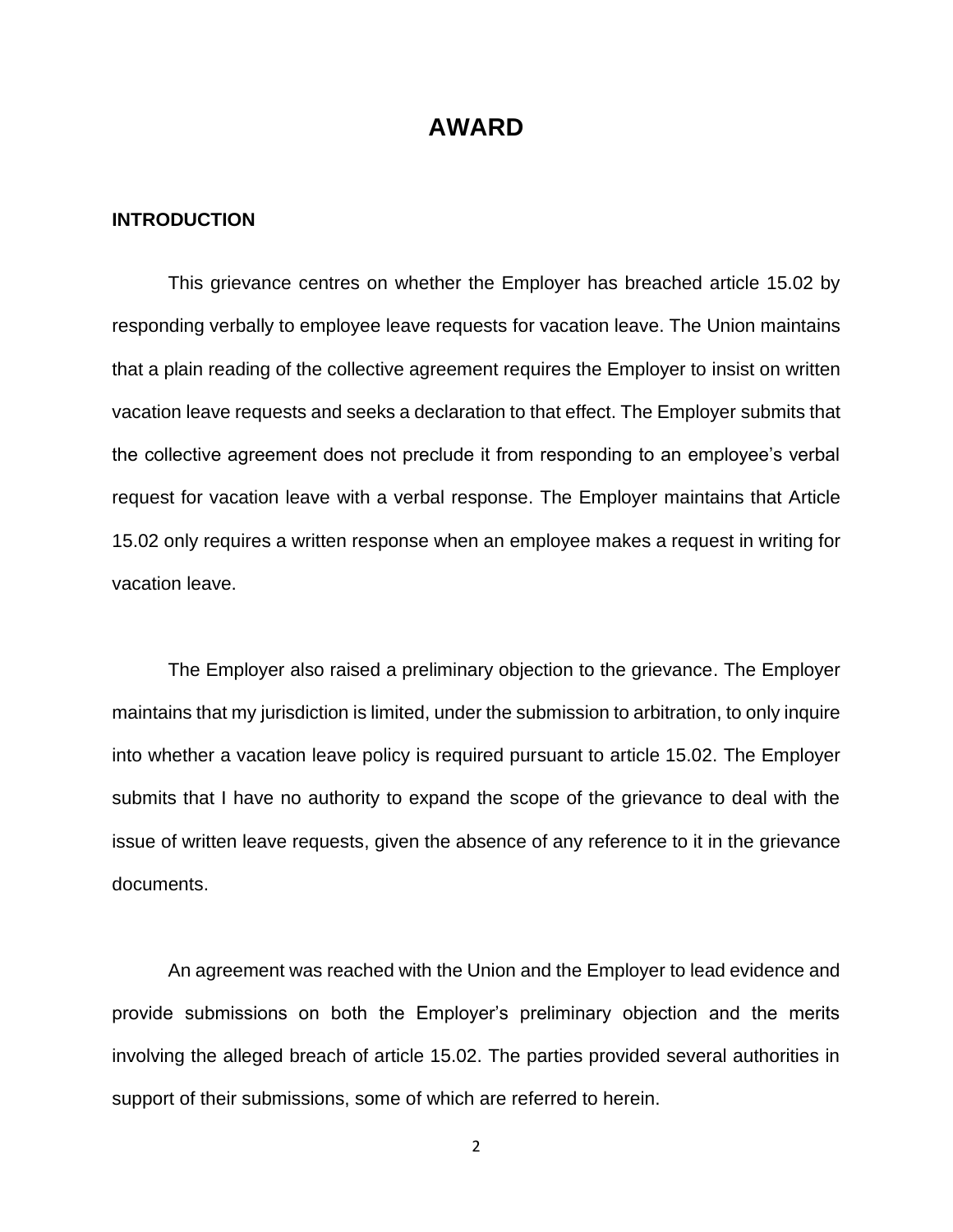The Union called Service Officer Avery Parle as well as Darren Hazenberg, an

experienced Powerline Technician and a member of the Union's Executive Committee.

The Employer responded by calling Sharmayne Horton, Human Resources Specialist.

## **COLLECTIVE AGREEMENT PROVISIONS IN DISPUTE**

## ARTICLE 15 VACATION LEAVE

## 15.02 Granting of Vacation Leave

In granting vacation leave with pay to an employee, the Employer shall, subject to unforeseen emergencies or unusual operational requirements of a temporary nature, make every reasonable effort:

(a) not to recall an employee to duty after he/she has proceeded to vacation leave;

(b) (i) To grant the employee vacation leave during the period requested, providing the employee completed the appropriate vacation leave application form and submitted it to the Employer;

(ii) Vacation leave requests for time off between June 1 and September 30 must be submitted by February 28, after which time they will be reviewed and responded to within two weeks.

Vacation leave requests for time off between December 1 and January 7 must be submitted by July 31, after which time they will be reviewed and responded to within two weeks.

(iii) to grant employees their vacation preference and in situations where two (2) or more employees express a preference for the same period of vacation leave, length of continuous service will prevail. If an employee applies to change the date of his/her initial vacation leave request after it has been approved, or submits his/her vacation leave requests for periods specified in 15.02 (b)(ii) after the dates specified in 15.02 (b)(ii), and such request conflicts with a leave request of another employee, length of continuous service will no longer be the determining factor in granting the amended leave application.

(c) to reply, as soon as possible in writing, to an employee's written vacation request but in any event not later than two (2) weeks from the date of receipt, except where an employee requests vacation leave for the periods specified in 15.02(b)(ii), in which case the reply will be within two (2) weeks of the deadlines set out in 15.02(b)(ii);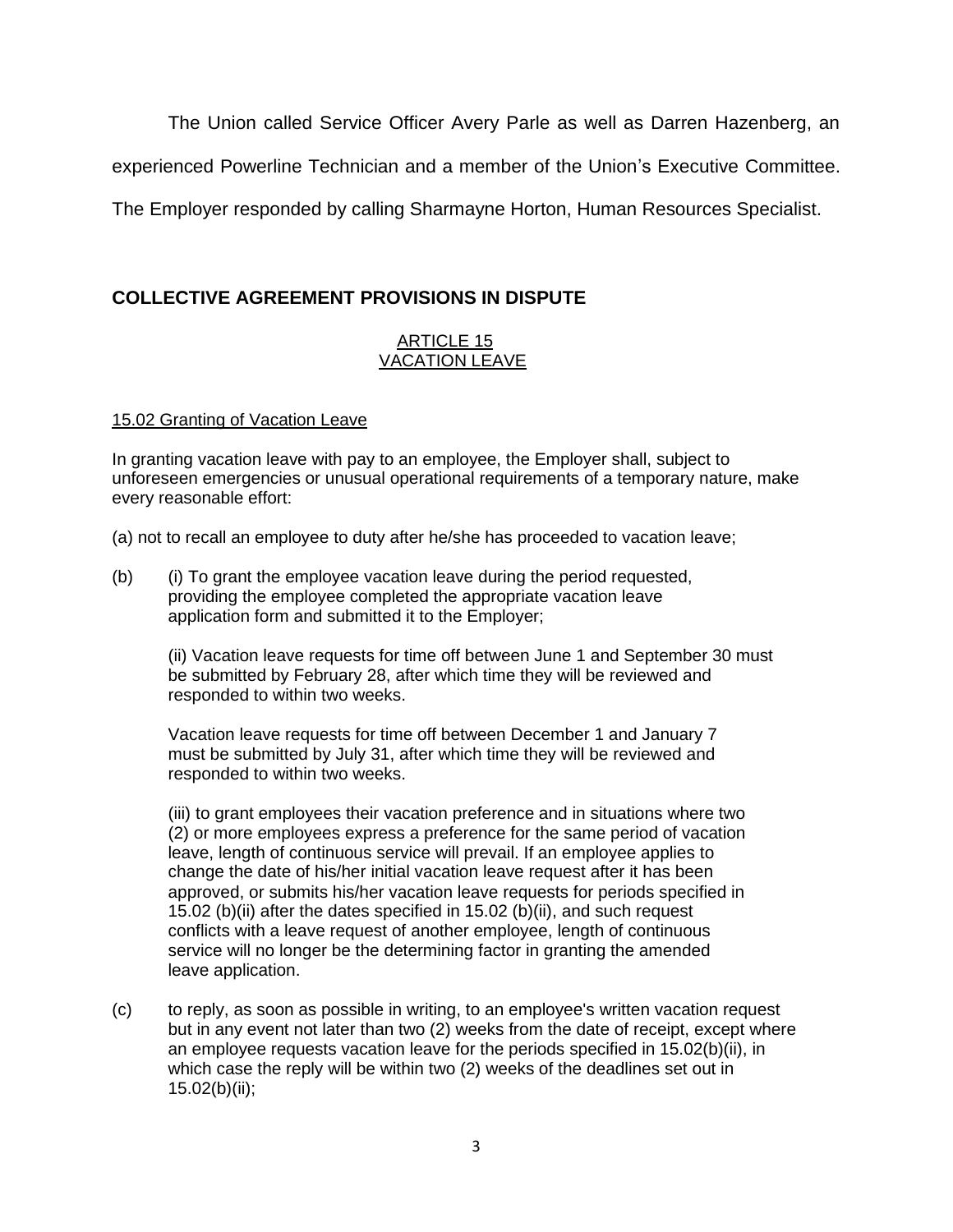### ARTICLE 31 GRIEVANCE PROCEDURE

31.18 No proceedings under this Article are invalid by reason of any defect of form or any technical irregularity.

31.19 Arbitration

……

Where a difference arises between the parties relating to the interpretation, application or administration of this Agreement including any question as to whether a matter is arbitrable, or where an allegation is made that a term or condition of this Agreement has been violated, either of the parties may, after exhausting the grievance procedure in this Article, notify the other party in writing within twenty-one (21) days of the receipt of the reply at the Final Level, of his/her desire to submit the difference or allegation to arbitration under Section 43 of the Public Service Act.

## **GRIEVANCE DOCUMENTS**

## **a) Grievance**

#### **GRIEVANCE FORM/FORMULAIRE DE GRIEF**

| <b>Case #: 21-P-NTPC-02729</b>                           | <b>Employer Case #:</b> | <b>Date of Issue: 02-17-2021</b> |
|----------------------------------------------------------|-------------------------|----------------------------------|
| <b>Filed By: Avery Parle</b>                             |                         | <b>Filed For:</b>                |
| <b>Employer:</b> Northwest Territories Power Corporation |                         | Location:                        |
| <b>Email to Director/Supervisor:</b>                     |                         | Phone $#$ :                      |
| Sup. Email:                                              |                         |                                  |
| <b>Nature of Grievance:</b> Leave                        |                         |                                  |

#### **Alleged Article(s) Violated**

Refer To: ARTICLE 15 - VACATION LEAVE Sub.: ..., though not exclusive of other articles that will apply to the facts as determined.

#### **I/We the undersigned claim that: Je/Nous soussigne(e)(s) affirmme(ons) que:**

The Union of Northern Workers hereby files this Final Level grievance on behalf of all affected members in accordance with Article 31 of the Collective Agreement. The Employer is in violation of Articles 15 and any other related Articles of the Collective Agreement, pertinent Legislation, and/or Regulations, Policies and past practices.

#### **Therefore I/We request that: Je/Nous demande(ons) que:**

1. A declaration that the Employer has misinterpreted, misapplied, and/or violated the Collective Agreement;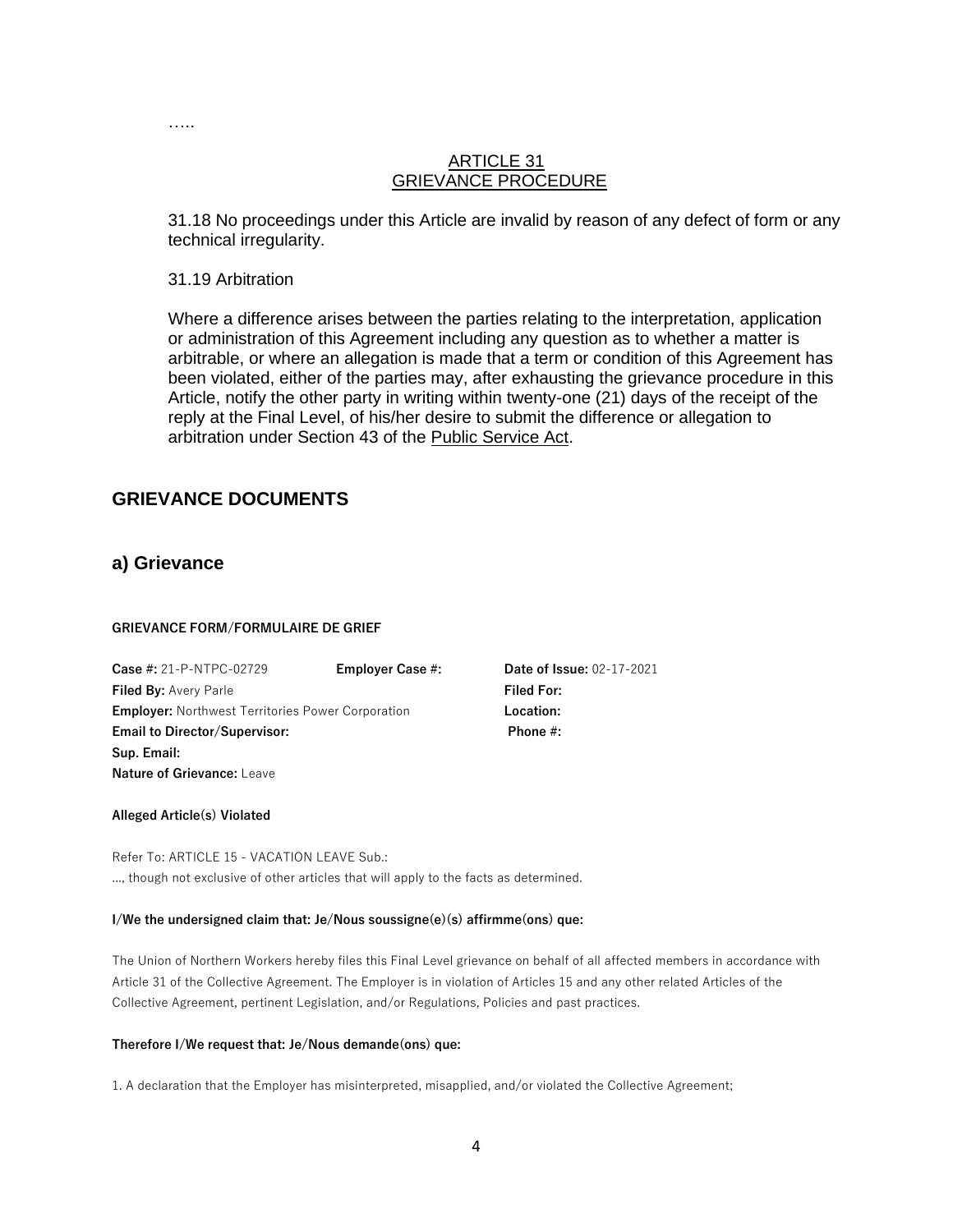2. To be made whole in all respects without restriction, including being awarded interest on monies owing or made part of redress, and further to be awarded monetary damages.

3. Any other remedy that is deemed just to address the concerns that present and as are disclosed through the evidence the Union will adduce up to the point of referral to arbitration."

4. That the employer immediately develop and implement a comprehensive policy on the granting of annual leave.

5. That the Employer seek no further retaliation or other action against our members for the Union having exercised its right to grieve this matter on their behalf.

6. That the employer make all affected members whole in terms of compensation, including but not limited to any loss of wages (inclusive of overtime, where applicable), benefits, pay increments premiums or any other items deemed just and appropriate under the circumstances, and that compensation be made with the addition of interest, compounded daily and calculated at prime plus 2%.

#### **Details**

During a discussion regarding granting of annual leave between employer representatives and a representative of the union on or around January 19th, 2021 the employer representatives assured the union that it following the Collective agreement when granting leave. Despite this the employer claimed not to have a policy except but to generally follow the Collective Agreement.

The union specifically asserts that other issues may present and it places the Employer on notice that as the union becomes aware of such it shall put the Employer on notice, either through the process of this grievance up to the point of referral to arbitration or through the filing of a further grievance. The union maintains that where those other issues are so determined the union does not regard itself restricted.

**Step 1** For Employer : Date Due: 3-3-2021 Step Skipped **Reply Date:** 02-17-2021 **Skip to Next Step Action: Step 2** For Employer : Date Due: 3-3-2021 (0 Days Left) **Step 3** For Employer : Date Due: 4-14-2021 Step Denied **Reply Date:** 03-18-2021 **Step Denied Action: Step denied received by Avery from Sharmayne via email Step 4** For Employer : Date Due: 04-06-2021 (0 Days Left) **Complaint Discussed with Director/Supervisor (see above):** No/Non **Complaint Date** 02-12-2021 **Signature(s) Grievor(s) Date: M\_\_\_\_\_-D\_\_\_\_\_-Y\_\_\_\_\_** Signature Union Representative **Date: M\_\_\_\_-D\_\_\_\_-Y\_\_** 

**THE UNION RESERVES THE RIGHT TO UTILIZE ANY APPLICABLE ARTICLE OF THE CURRENT COLLECTIVE AGREEMENT**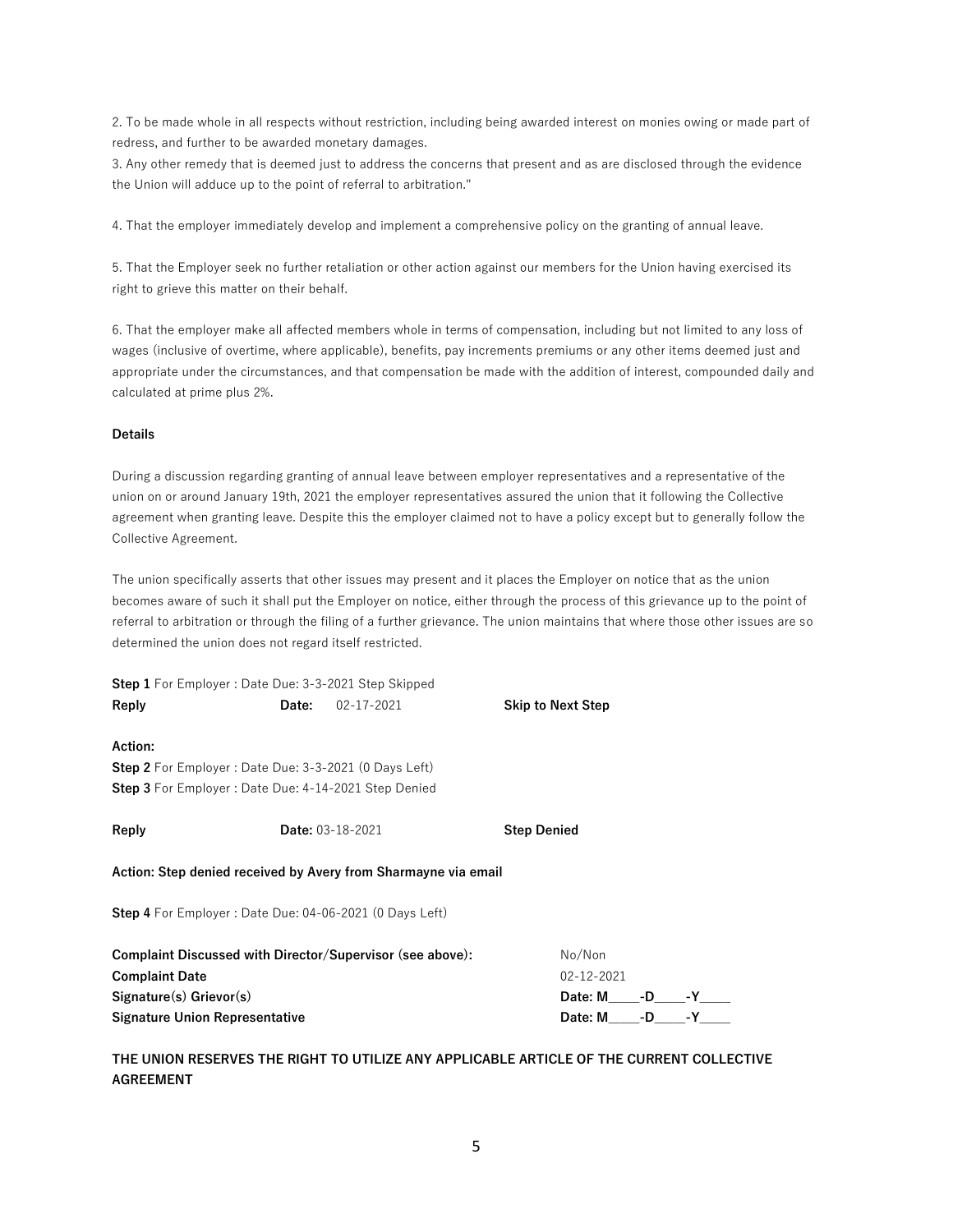## **b) Grievance Covering Letter**

Submitting at step 3 17 February 2021 Ms. Erin Dean Director, Human Resources Northwest Territories Power Corporation

### **RE: Grievance #21-P-NTPC-02729-Granting of Leave/Lack of Policy**

Dear Ms. Dean,

The Union of Northern Workers hereby files this Final Level grievance on behalf of all affected members in accordance with Article 31 of the Collective Agreement. The Employer is in violation of Articles 15 and any other related Articles of the Collective Agreement, pertinent Legislation, and/or Regulations, Policies and past practices.

During a discussion regarding granting of annual leave between employer representatives and a representative of the union on or around January 19th, 2021 the employer representatives assured the union that it following the Collective agreement when granting leave. Despite this the employer claimed not to have a policy except but to generally follow the Collective Agreement.

The union has recently become aware that the employer lack of a policy on the granting of leave is causing confusion creating issues for UNW members applying for leave.

The Union of Northern workers alleges that the Northwest Territories Power Corporations lack of a policy regarding granting of annual leave does not satisfy either rule 2, 3 or 6 of the KVP test. A description of the KVP test can be found below and was extracted from the arbitrators decision on UNW-GNWT POLICY GRIEVANCE (# 10-E-01189).

The KVP test from POLICY GRIEVANCE (# 10-E-01189):

Under the collective agreement in general and article 7.01 in particular, management has the right to establish workplace rules (Canadian Labour Arbitration (4th), section 4:1520).

To be enforceable, such rules must comply with the tests set out in KVP, a 1965 arbitration award that has been widely adopted by arbitrators and recognized by courts. Under KVP, "a rule unilaterally introduced by the company, and not subsequently agreed to by the union, must satisfy the following prerequisites:

1. It must not be inconsistent with the collective agreement. 2. It must not be unreasonable.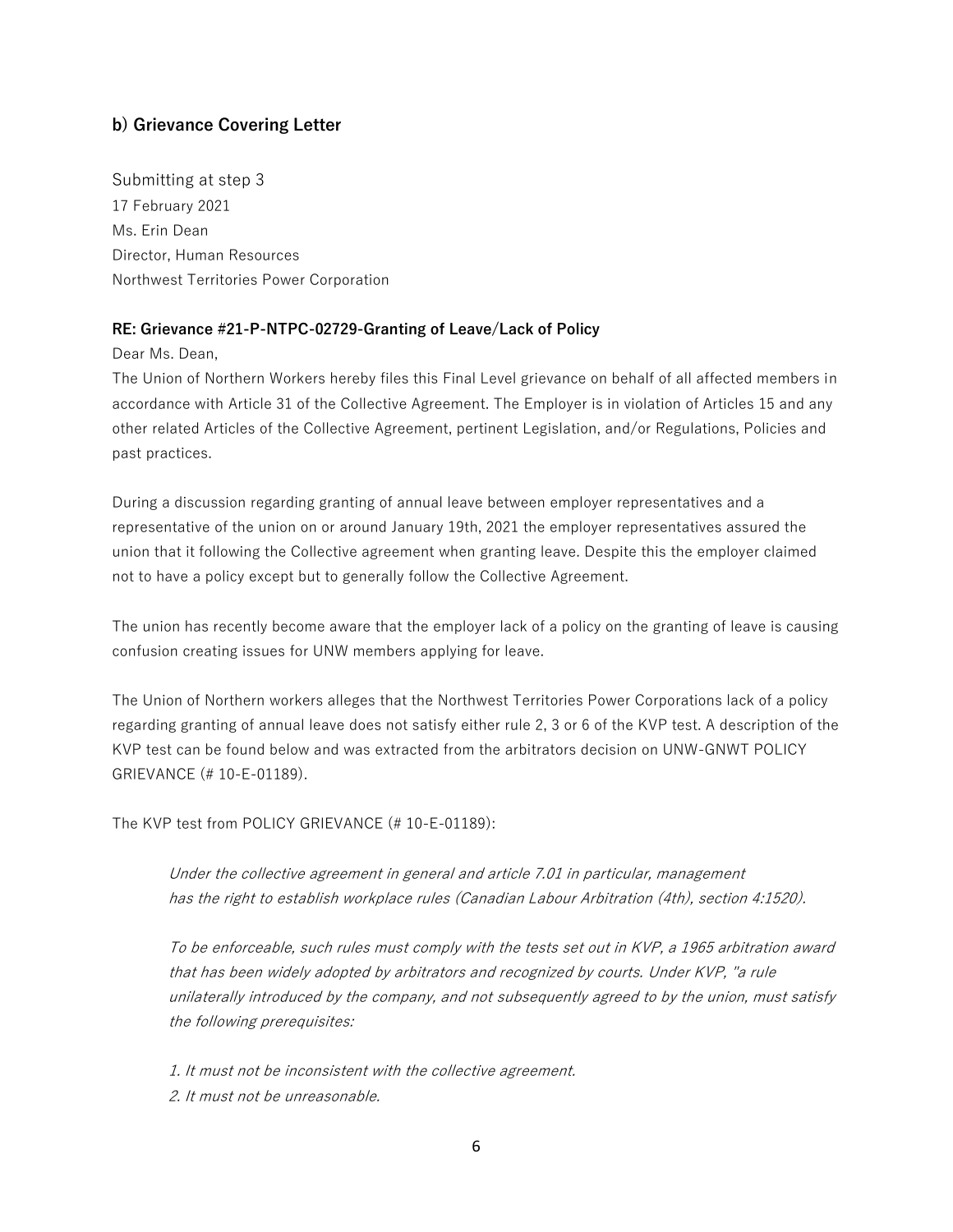3. It must be clear and unequivocal. 4. It must be brought to the attention of the employees affected before the company can act on it. 5. The employee concerned must have been notified that a breach of such rule could result in his discharge if the rule is used as a foundation for discharge. 6. Such a rule should have been consistently enforced by the company from the time it was introduced."

The union contends that the Employer has been negligent in developing and applying a comprehensive policy on the granting of annual leave. Principle 2 is violated by the fact it is unreasonable to not have a policy for such an important part of the terms and conditions of employment. This creates an air of confusion and can only lead to issues with actually ensuring the terms and conditions of employment under the Collective Agreement are met.

The lack of a policy violates principle 3 of the KVP test as it cannot be clear and comprehensive if it does not exist.

Finally it is near impossible to ensure a rule is consistently enforced by a large corporation like the employer without such a policy. This is clear from the employers own admission that departments determine their own ways of granting leave and that it is a patchwork which could never be consistently enforced. This violates principle 6.

The union specifically asserts that other issues may present and it places the Employer on notice that as the union becomes aware of such it shall put the Employer on notice, either through the process of this grievance up to the point of referral to arbitration or through the filing of a further grievance. The union maintains that where those other issues are so determined the union does not regard itself restricted.

If you would like to discuss please feel free to give me a call or contact me via email,

Avery Parle Service Officer Union of Northern Workers Yellowknife NT 867-873-5668 (ext 236)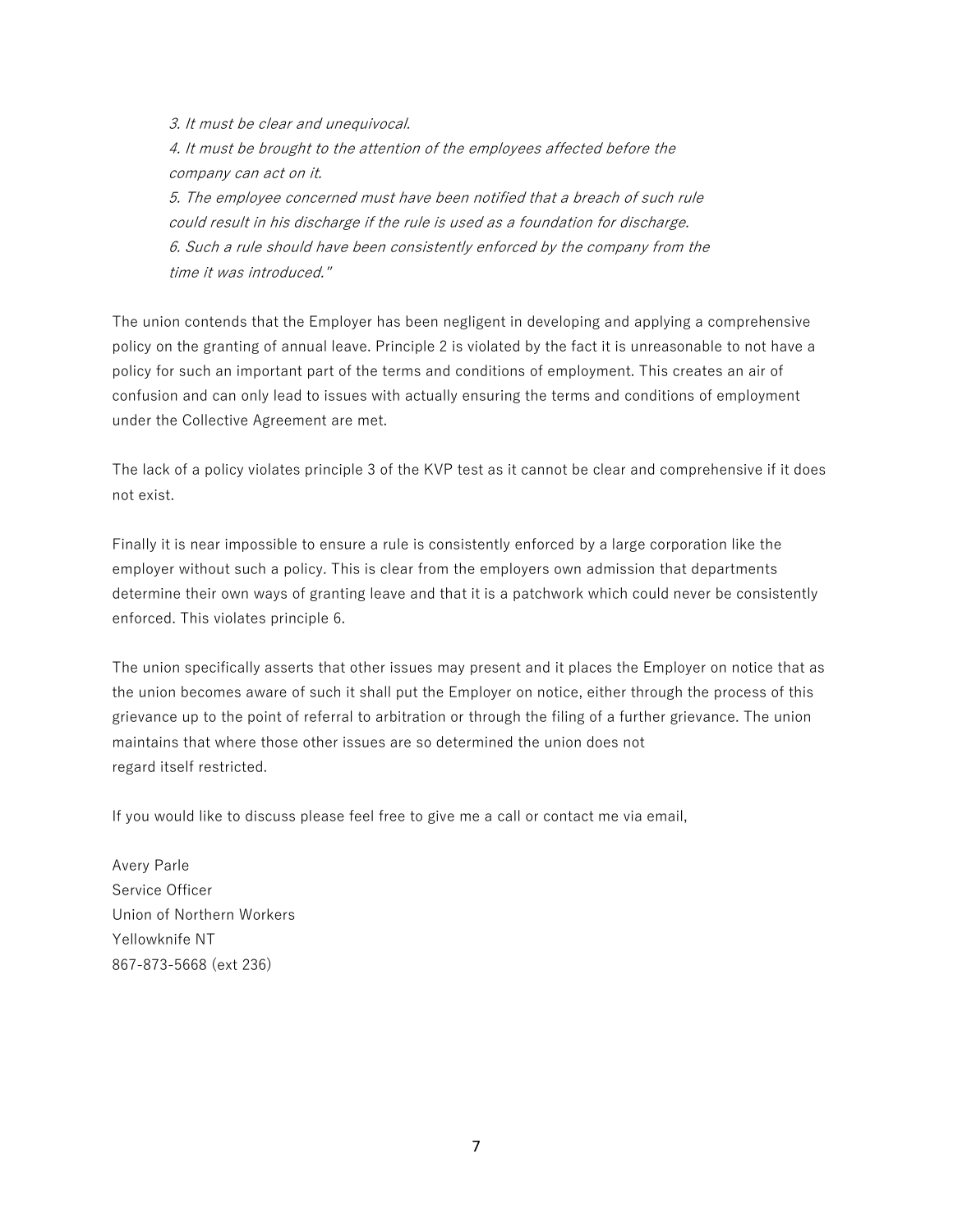## **c) Grievance Response**

March 18, 2021

Dear Mr. Parle:

## Re: Final Level Grievance – 21-P-02729 – Granting of Leave/Lack of Policy

I have received and reviewed the grievance submitted February 17, 2021. The Union alleges that the Employer has been negligent in developing and applying a comprehensive policy on the granting of annual leave.

The Employer follows the Collective Agreement that outlines the terms and conditions of the Leave Article 15 and asserts that a policy on leave is not required. We believe that following the Collective Agreement is reasonable, the article within the Collective Agreement is clear and unequivocal, and that we are consistent when granting leave.

There has been no violation of the Collective Agreement and therefore this grievance is denied.

Sincerely,

Noel Voykin, President & CEO Human Resources

## **SUMMARY OF THE EVIDENCE**

Mr. Parle has been a Service Officer with the Union since July 2017. He was approached by Darren Hazenberg in January 2021 about concerns over the vacation leave process. Mr. Hazenberg indicated to Mr. Parle that he was told by his Manager that his vacation leave request for time off in December 2020 would be approved and subsequently learned that it was denied. That led Mr. Parle to contact Ms. Horton on January 14, 2021 and express to her that the absence of a vacation leave policy was causing concerns in the membership, and in particular with Mr. Hazenberg. Mr. Parle's email to Ms. Horton reads as follows: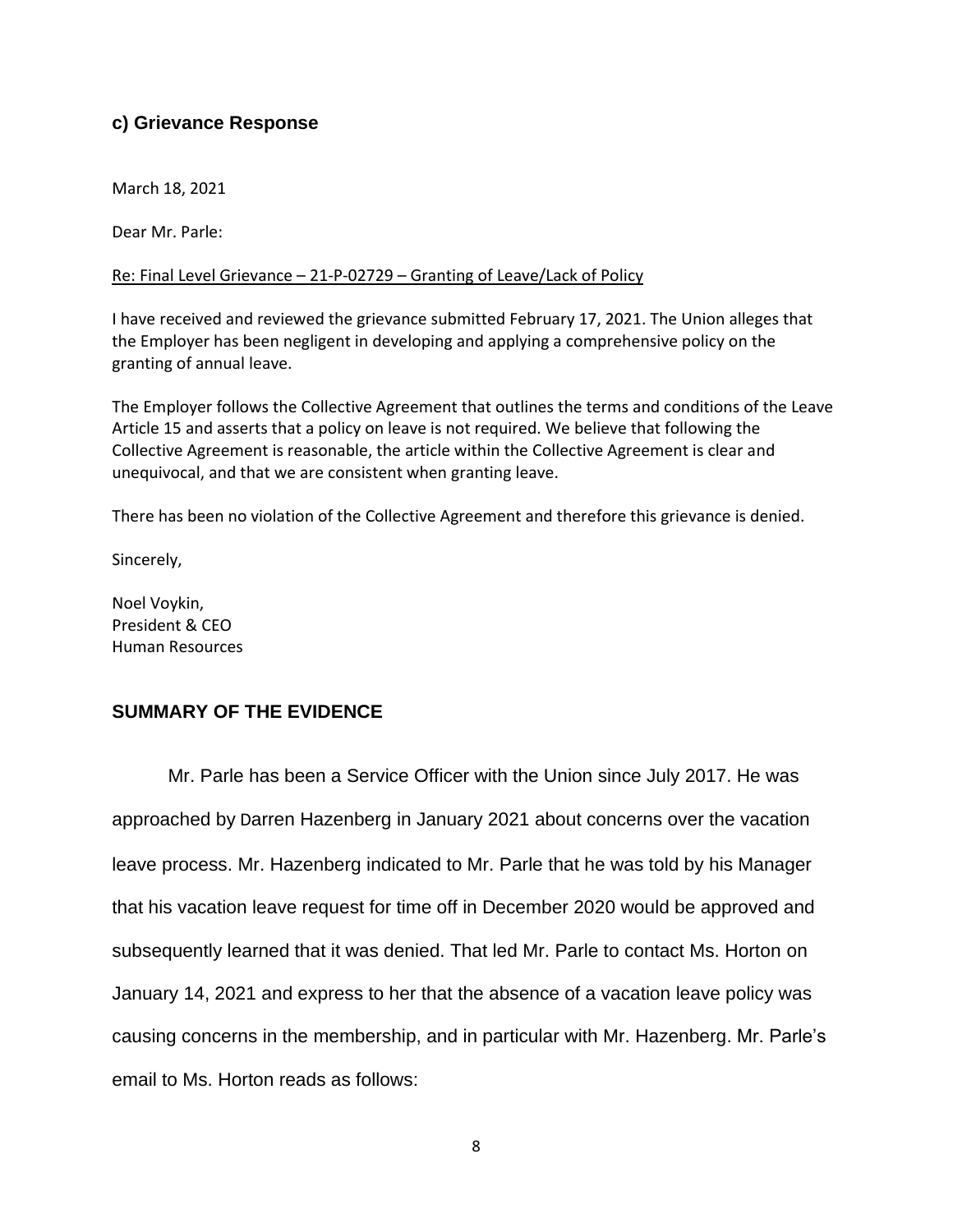**From:** Avery Parle <parlea@unw.ca> **Sent:** Thursday, January 14, 2021 1:53 PM **To:** Sharmayne Horton <SHorton@ntpc.com> **Subject:** Granting of Vacation Leave Email originated outside NTPC.

Does the employer have any written policies on the granting of vacation leave you can provide me. Can you describe the process for how an employee would apply for leave and how the employer goes about granting or approving it? Thanks,

Avery Parle Service Officer Union of Northern Workers Yellowknife NT 867-873-5668 (ext 236)

Ms. Horton responded the next day as follows:

**From:** Sharmayne Horton <SHorton@ntpc.com> **Sent:** Friday, January 15, 2021 1:59 PM **To: Avery Parle <parlea@unw.ca> Subject:** RE: Granting of Vacation Leave

I am free Tuesday except 11-2pm. I'm not sure that im the best one to have a conversation with though. Darren has been communicating with the Director, HR and his manager and another HR Specialist on the topic and it sounds like that is continuing. I don't have any policies to offer…it sounds like he may have wanted/thought that there is only be one way for leave to be approved (through the system) and that is not the case. He indicated that he understood that in one email with the HRS but then it doesn't seem like he is satisfied in his correspondence with the Director.

Mr. Parle emailed Ms. Anne Marie Thistle, Executive Director of the Union, on February 17, 2021 and explained the circumstances. He noted that the Employer was aware of Mr. Hazenberg's inquiry about the vacation leave issue and that he had indicated to Ms. Horton in a conversation on January 19, 2021 that the Union had advised the Employer that *"…the union would prefer to see an actual policy".* Mr. Parle then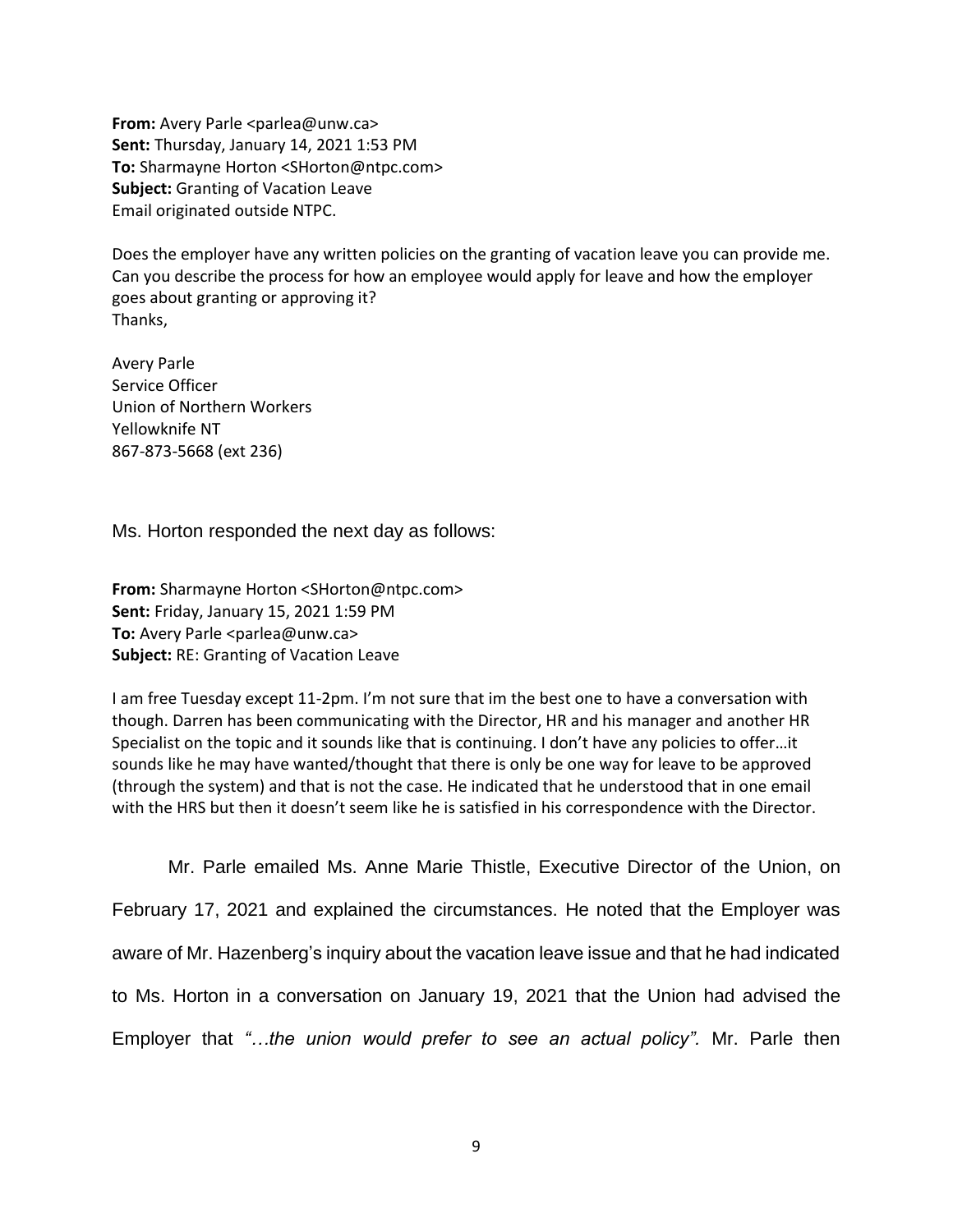proceeded to file the current grievance on February 17, 2021 along with the above covering letter.

Mr. Hazenberg testified that he began his employment with the Northwest Territories Power Corporation ("NTPC") in 1997 and resides in Yellowknife. Apart from performing his duties as a Powerline Technician, he also supervises crews and provides customer service. His schedule varies and includes having to be away from home for several weeks at a time.

Mr. Hazenberg testified that he applied for leave for the Christmas period (between December 15, 2020 and December 24, 2020) on November 12<sup>th</sup> or 13<sup>th</sup>, 2020 through the Employer's software system known as "Penny Soft". He recalled having a discussion with his Manager about the status of his leave request a few days later. His Manager indicated to him during their conversation that approval of his vacation leave request should not be a problem as only one other Powerline employee had applied for vacation leave prior to Mr. Hazenberg's vacation request.

Mr. Hazenberg testified that he never received an actual notice on the Penny Soft system that his vacation leave request was approved. He did, however, receive an email from his Manager the day he was supposed to commence his Christmas leave indicating that his vacation leave request had been denied. He understood up until that time that his request was in fact approved given that there was no indication in the Penny Soft system that it was declined.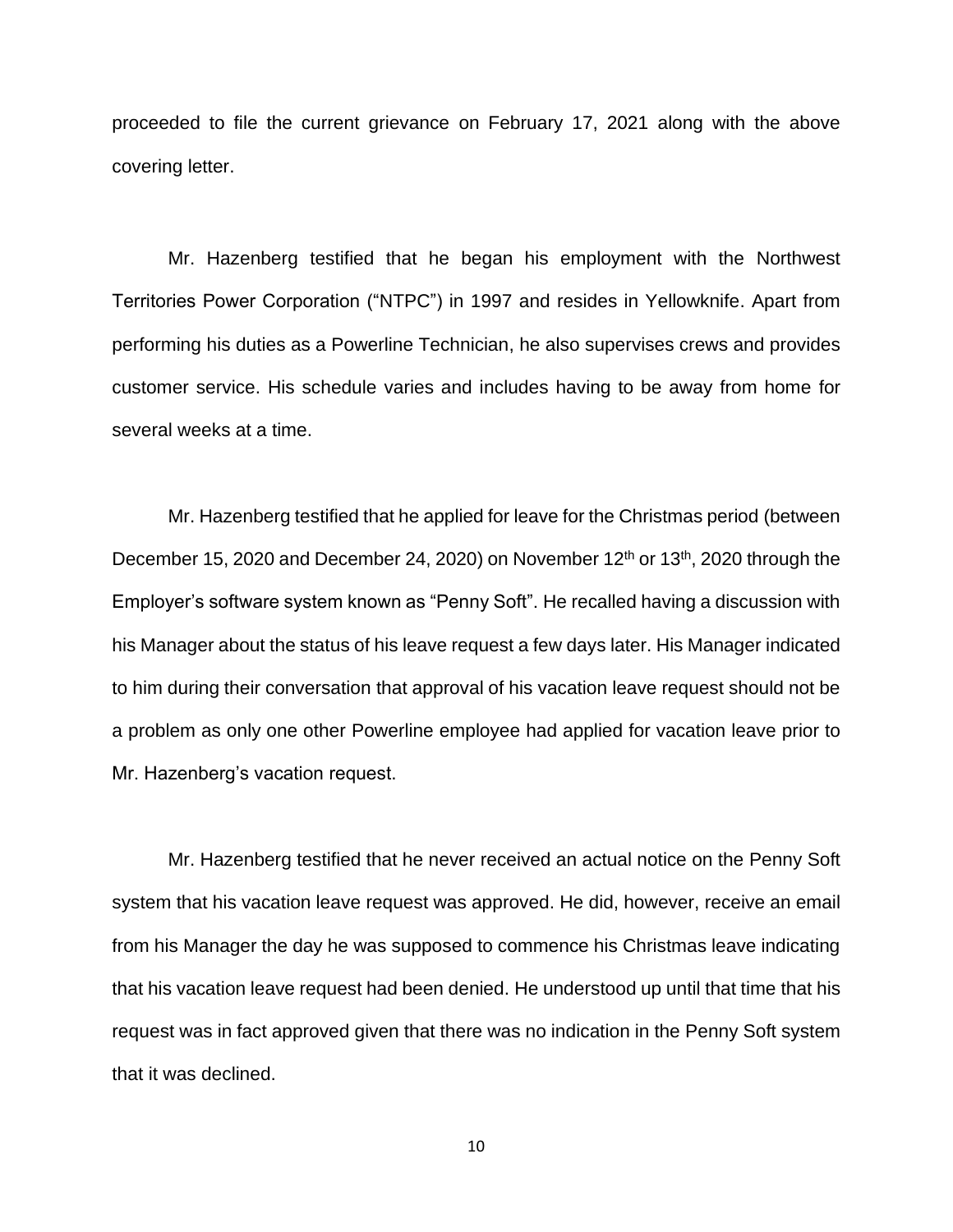Mr. Hazenberg understood that the person who received vacation approval for the period Mr. Hazenberg had requested in November 2020 required extra time off because of the 14-day COVID isolation rule. Mr. Hazenburg said he was very upset when he received the email denying his leave and it caused a hardship to his family.

Mr. Hazenberg explained there are several practices in place when applying for vacation leave. He described that one way was through the time sheet request form found in the Penny Soft system, which is the option he used for his Christmas 2020 leave request. Other accepted practices included: verbal requests for leave, email requests for leave; or, fax requests for leave.

Mr. Hazenberg emphasized the shortcomings of the time sheet option through the Penny Soft system. He noted in that regard that the system did not indicate the date the actual vacation leave request was made. Further, there was no group calendar in the system showing the leave requests submitted by other employees for the same vacation time. Mr. Hazenberg stated that it was confusing and frustrating for advance planning purposes when not everyone's leave is posted in a common calendar.

Further, Mr. Hazenberg noted in particular that those employees who make verbal vacation requests are not necessarily required to input their requests into the Penny Soft system. Employees often rely on their Manager to input their verbal vacation requests. In the end, Mr. Hazenberg was of the view that a process should be adopted which is the same for all employees. In his view, inputting all vacation leave requests into the Penny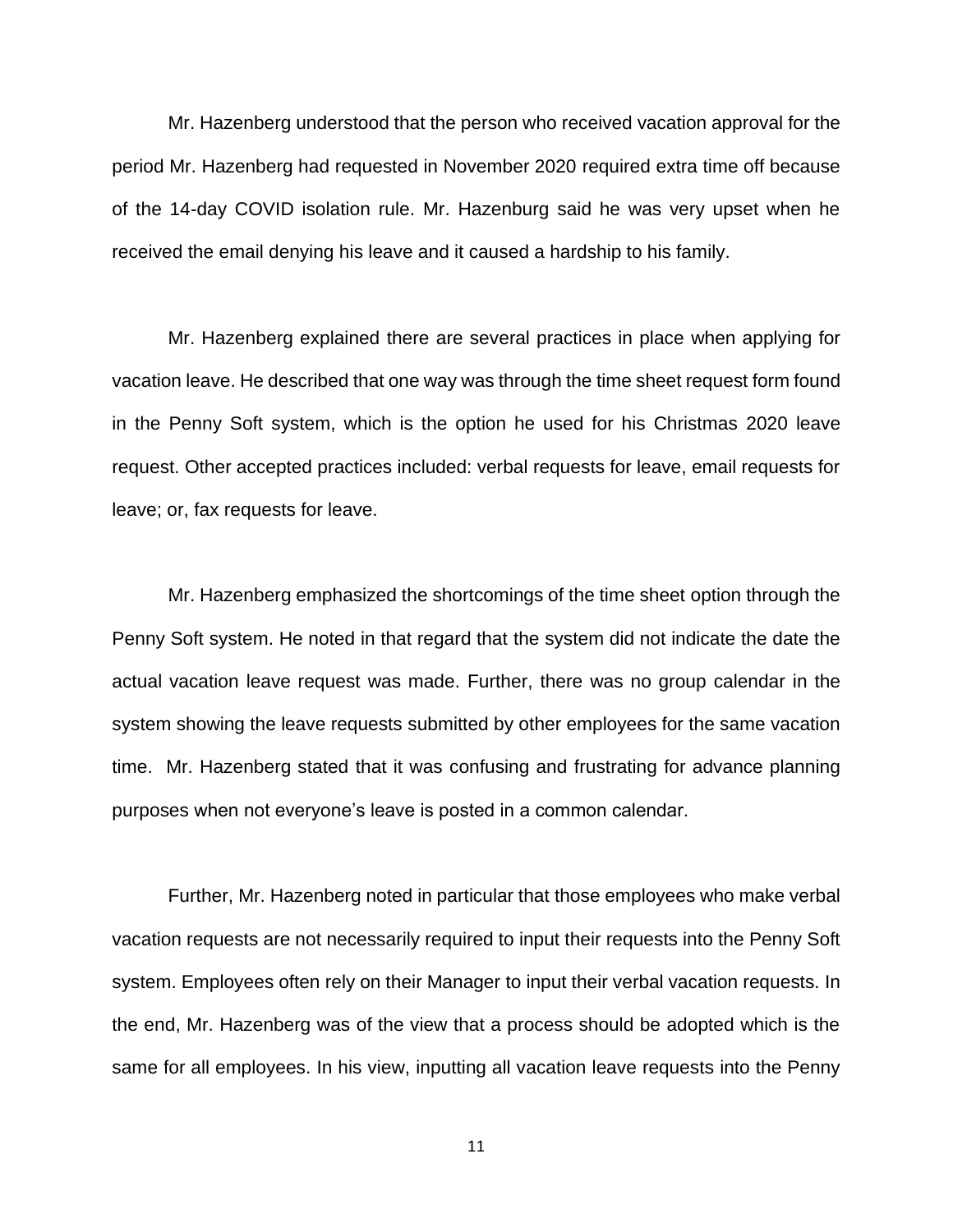Soft system would minimize the risk of the kind of disappointment he experienced when he was denied his vacation leave request.

Ms. Horton is a Human Resources Specialist with 19 years of service with the Employer. Her duties include administering pay and benefits as well as related labour relations matters.

Ms. Horton explained that the Employer has some 215 positions operating out of 5 main offices and 26 plants in the NWT. Each of the 26 plants is staffed by one employee, as well as a casual employee when required. All employees report to one of 40 designated Managers. She estimated that about fifty per cent of the workforce operate out of the same location as their designated Manager. That figure drops to less than fifty per cent when employees are required to travel while on duty. Ms. Horton confirmed that Managers are authorized to grant vacation leave for those employees under their supervison.

Ms. Horton confirmed that employees may request vacation leave in writing in one of four ways: fax, email, text message or through the Penny Soft time-sheet system. Ms. Horton explained that the choice of requesting leave through these methods allows for flexibility, particularly for those employees who may be technically challenged and have difficulty navigating a vacation request through the Penny Soft system. Ms. Horton testified that the Employer responds to all written requests for vacation leave in the same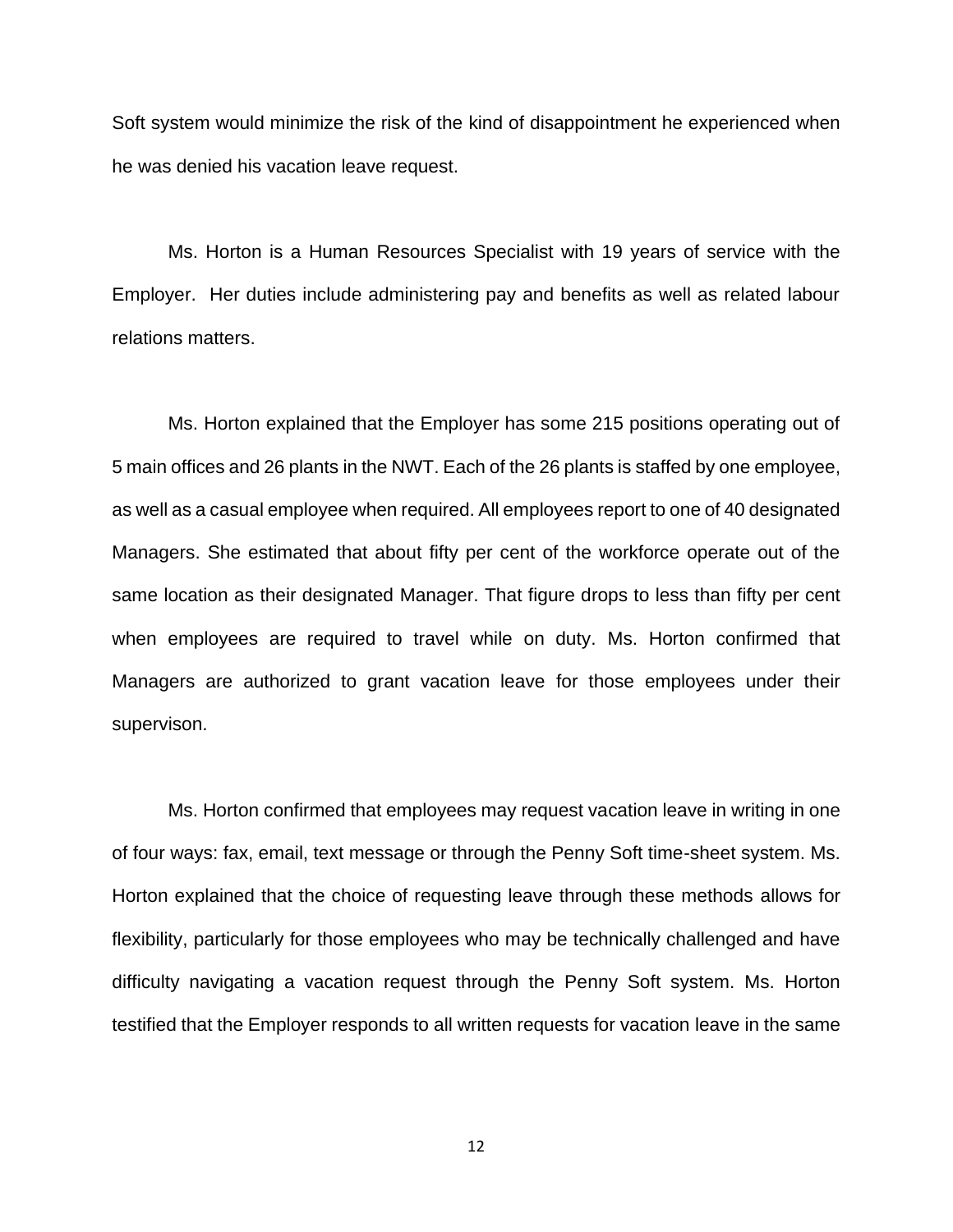manner it was requested. For example, if a written request is made by fax, the Manager will similarly respond by way of fax.

Once a vacation leave request is approved for an employee, the date of the leave period will be entered into the Penny Soft system with an orange colour highlight, along with a specific code number which is used to identify vacation leave in the system. The approved leave then appears on the Leave Calendar within the Penny Soft system. Only individuals in a specific work group, or their Manager, can view the Leave Calendar. The Leave Calendar does not show the approved leave for all employees.

Ms. Horton was asked about the matter of vacation leave being requested verbally. She testified that the expectation is that employees will apply for vacation leave in writing, but verbal vacation requests are also permitted. In the case of a verbal request, the Manager will similarly respond verbally and either approve or deny the request. The rationale for allowing verbal requests, according to Ms. Horton, is that employees, particularly those in the remote communities, should not be impeded from booking time off simply because of a processing requirement of the vacation leave request. In her view, the key factor is to allow the employee easy access to their request for vacation leave.

Ms. Horton underlined that the existing system, which permits verbal vacation leave requests, has been in place without complaint since her tenure began some 19 years ago under the same collective agreement language found in article 15.02. In her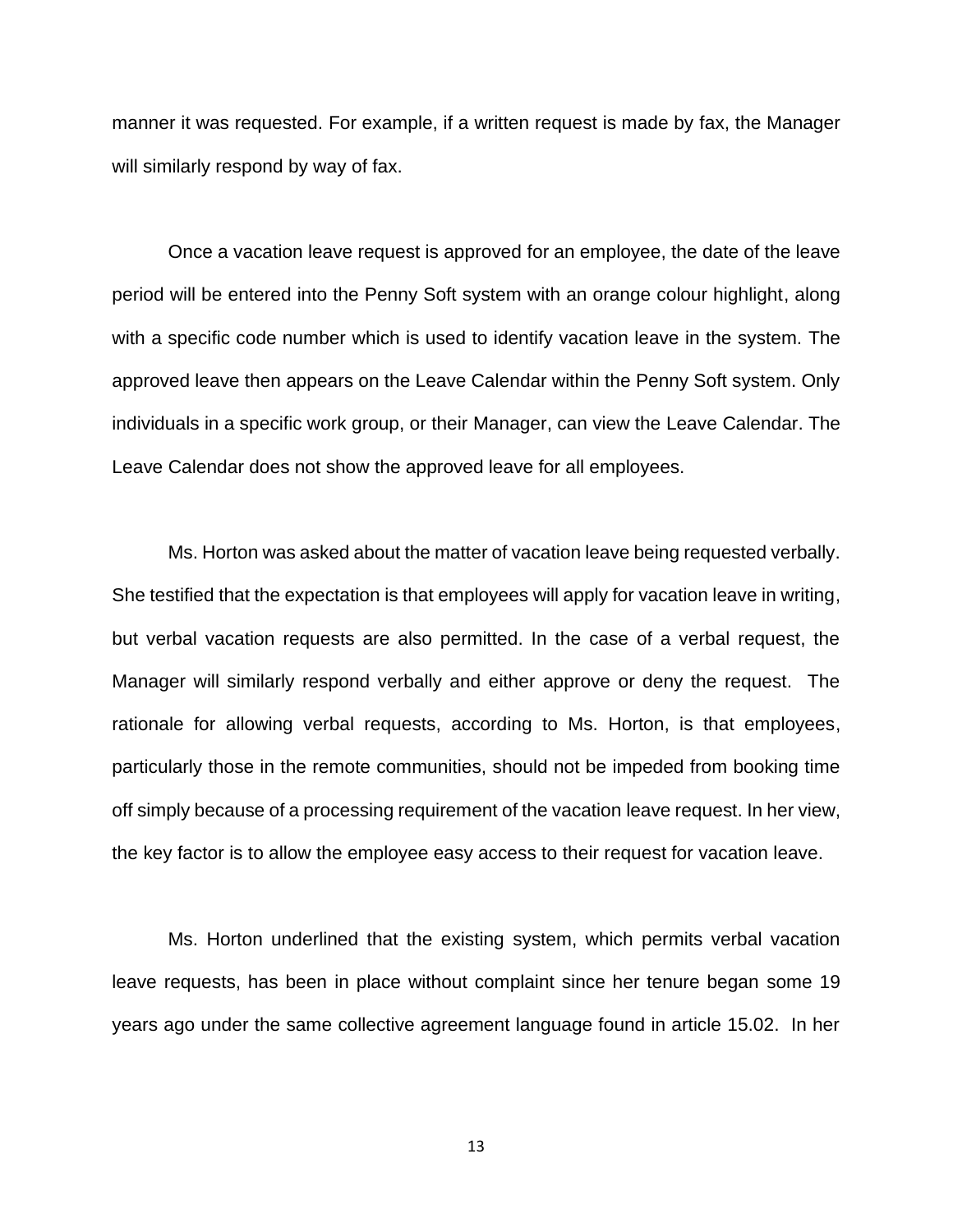view, Mr. Parle's request for a vacation leave policy as set out in the grievance is unnecessary because the current practice is working properly.

## **SUBMISSIONS OF THE EMPLOYER ON THE PRELIMINARY OBJECTION**

The Employer submits that the issue raised by the Union in the grievance procedure is the absence of a policy on vacation leave.

The Employer cites at the outset the North West Territories Supreme Court decision of Justice J.E. Richard in *Government of Northwest Territories v Northern Workers Public Alliance of Canada* 2011CarswellNWT 41. In that case the Union argued on appeal that the issue of union representation was inherent in a dismissal without just cause grievance. The Court disagreed and found as follows:

[17] It cannot be said that a breach of Article 37.07 (d) union representation rights goes to the essential character or constitution of a grievance against dismissal without just cause, i.e. it is not inherent in such a grievance.

The Employer maintains in this case that it cannot be reasonably understood from a reading of the grievance that the Union was requesting anything other than the Employer implement a vacation leave policy. The Employer submits that the Union is essentially attempting to file a new grievance at arbitration which is different from the one that has been processed through the grievance procedure. See: *Greater Sudbury Hydro Plus Inc. v. C.U.P.E., Local 4705*, 2003 CarswellOnt 5849; *OPSEU and Ontario (Ministry of Community Safety and Correctional Services),* 2018 CarswellOnt 18001; *Children's Aid Society of Toronto and CUPE, Local 2316*, 2020 CarswellOnt 2565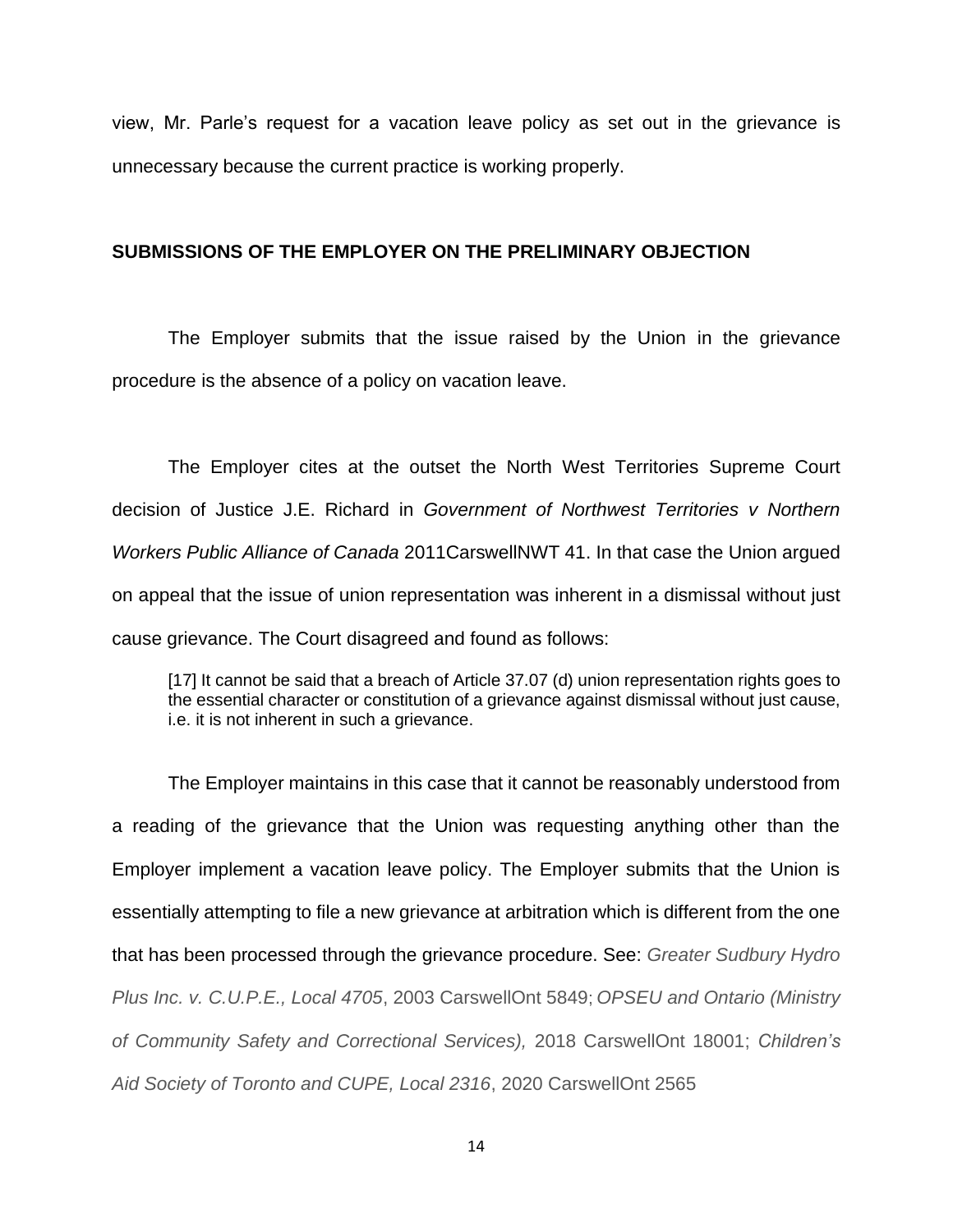The Employer further maintains that the issue of verbal vacation requests does not form any part of the grievance, nor is there any reference to it elsewhere in the conveyance of the grievance. The only issue raised in the grievance was an absence of a policy pursuant to article 15.02 to which the Employer, in its Final Level grievance response, asserted *"…that a policy on leave was not required".* This was the only issue that required a response. The Employer also pointed out the lengthy analysis in the grievance covering letter regarding the absence of a policy, which included a reference to the *KVP* decision. The Union's submission in relation to the requirement for a written leave request under article 15.02 is neither expressly nor inherently found in the grievance or related documents. As such, the issue of whether leave requests must be in writing under article 15.02 falls outside the scope of the arbitrator's jurisdiction and is inarbitrable.

### **SUBMISSIONS OF THE UNION ON THE PRELIMINARY OBJECTION**

The Union submits that the Employer's claim that the grievance is inarbitrable is without foundation. The Employer was well aware of the issue in dispute as a result of the complaint of Mr. Hazenberg and that the Union took issue with the verbal leave request process. The scope of the grievance concerned the application of article 15.02 which was clearly referenced in the correspondence between Mr. Parle and Ms. Horton as well as the grievance documents and the Employer's grievance response. The Employer took the position in the grievance response that there had been a consistent application of the vacation leave provision. The Employer knew from earlier correspondence and discussions between Mr. Parle and Ms. Horton that the grievance issue involved article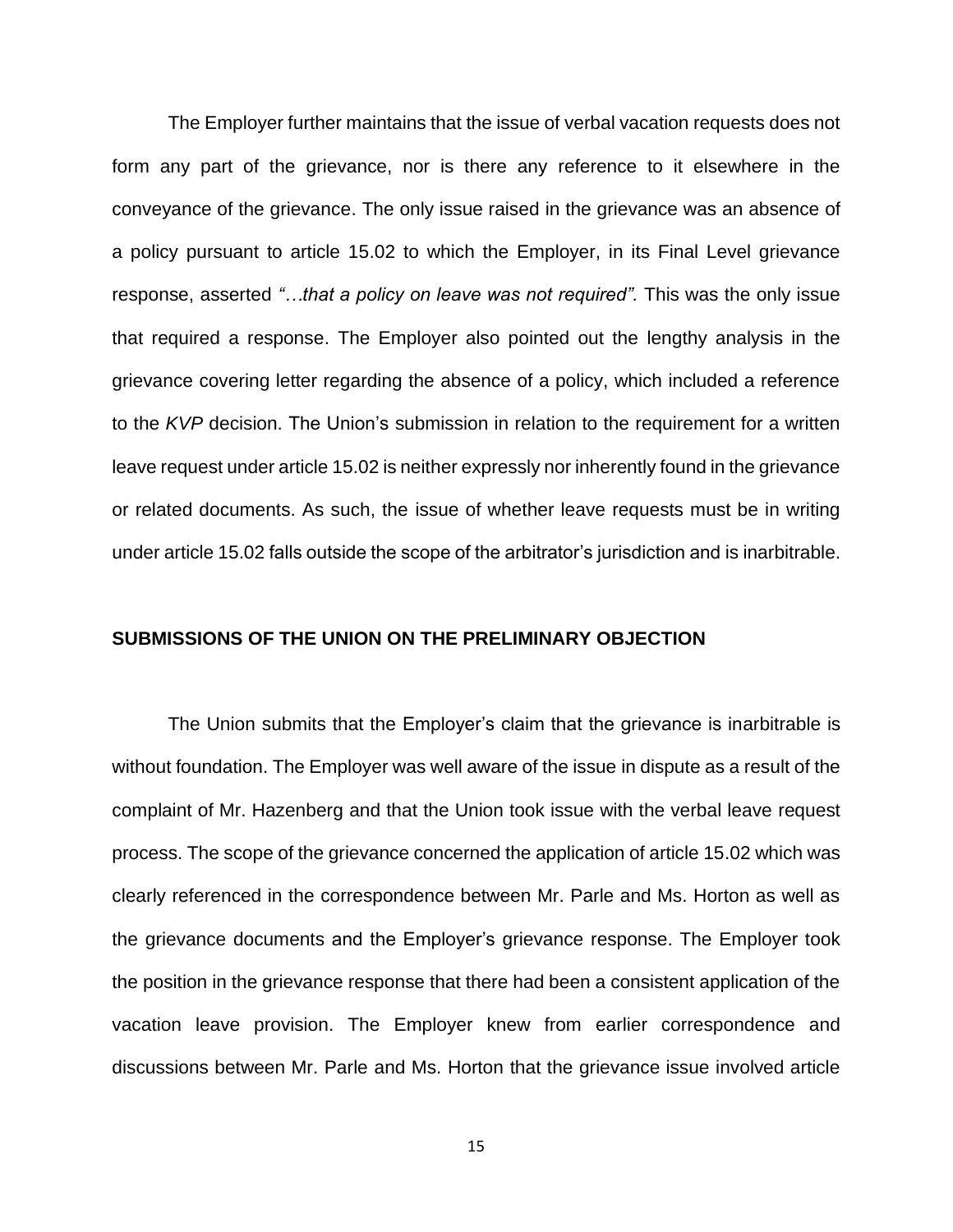15.02 and its misapplication by the Union, particularly with respect to verbal requests for vacation leave.

The Union cites in support article 31.18 which is clear that proceedings of this kind

should not be considered *"…invalid by reason of any defect of form or any technical* 

*irregularity".* The Union notes that the Ontario Court of Appeal reached the same

conclusion in *Blouin Drywall Contractors Ltd and United Brotherhood of Carpenters and* 

*Joiners of America, Local 2486 (1975) O.R. (2d) 103* where it states *at p. 4*:

The company contends that the grievance must be strictly construed and read so that it is not a claim by the union for any loss which it has suffered, but rather for a loss suffered by non-employee union members. I neither regard the grievance as being restricted to such an interpretation nor do I agree that the grievance must be so strictly construed. Dealing first with the latter -- save as in art. 7.03 there is nothing in the contract which requires that the grievance or dispute be defined with precision in writing. *No doubt it is the practice that grievances be submitted in writing and that the dispute be clearly stated, but these cases should not be won or lost on the technicality of form, rather on the merits and as provided in the contract and so the dispute may be finally and fairly resolved with simplicity and dispatch.* (emphasis added in italics)

The Union also cites in support *St. Lawrence Lodge v. Canadian Union of Public* 

*Employees, Local 2107* 2013 CarswellOnt 16532

**41** Similar considerations are apparent in the decision on point (also referred to in *City of Windsor, supra*) of Arbitrator Dissanayake in *Re Greater Sudbury Hydro Plus Inc. and C.U.P.E., Local 4705 (2003), 121 L.A.C. (4th) 193* who at p. 198 describes the "two countervailing principles" to weigh in resolving disputes concerning the proper scope of a grievance. The first principle recognizes that even where an issue is not clearly raised or "not articulated well" in the written grievance, applying a liberal reading of the grievance an arbitrator ought to take jurisdiction over the issue "despite any flaws in form or articulation" where it can be said to be "inherent" within the dispute. But the countervailing principle is that an arbitrator ought not, "in the guise of "liberal reading", permit a party to raise at arbitration an issue which was not *in any manner, even inherently*, joined in the grievance filed" (emphasis added). It is also said that failure to follow this countervailing principle would "defeat the very purpose of the grievance and arbitration procedure", which is intended to give the parties the opportunity to discuss (and hopefullyresolve) the dispute between them.

**42** The foregoing authorities indicate the written grievance is not determinative in defining the full extent of the dispute; but rather in ascertaining the scope of the grievance one is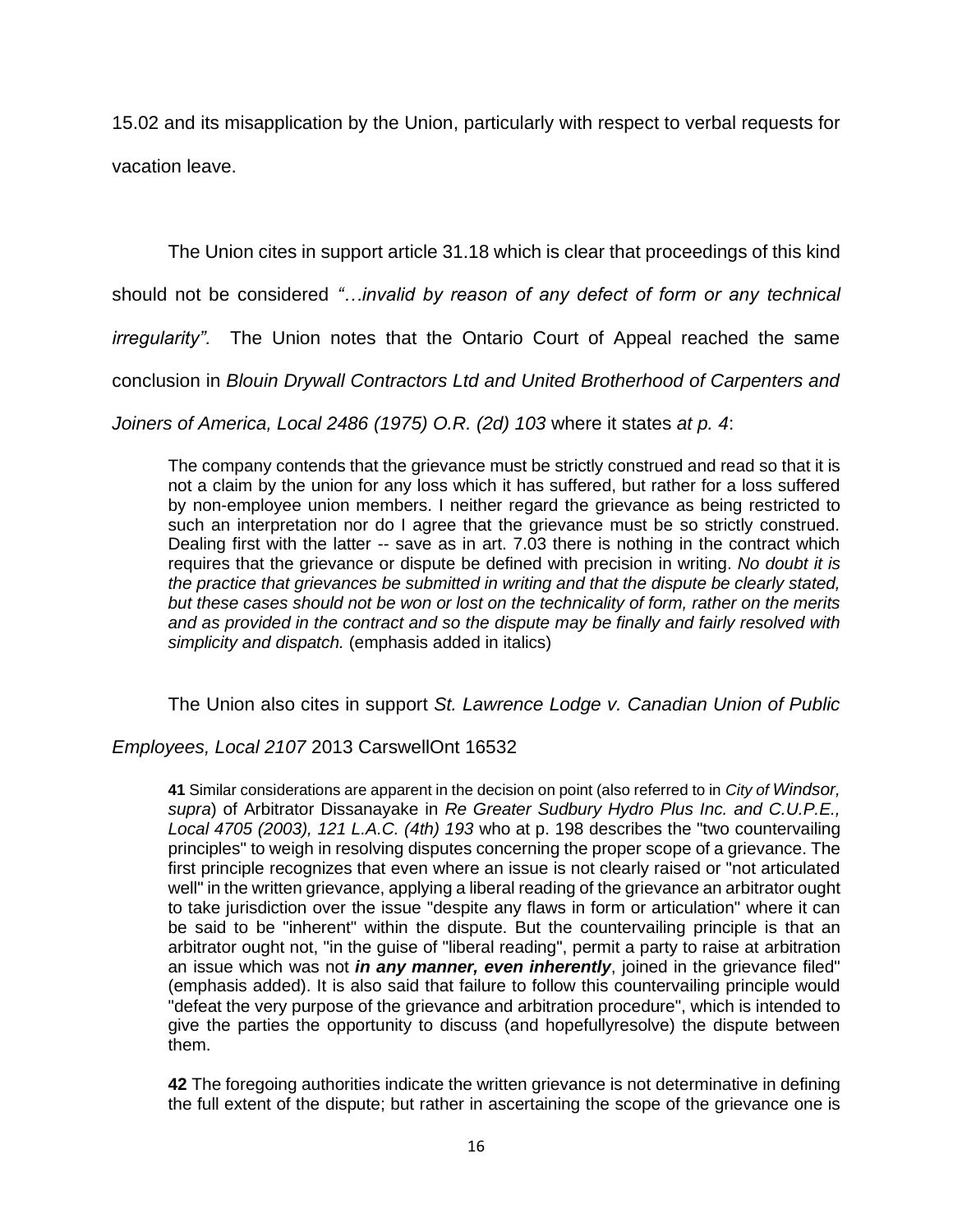to consider all of the surrounding circumstances, which is a non-exhaustive list of factors that includes the context in which the grievance arises, the relevant discussions of the parties leading up to and in the course of the grievance procedure, as well as an assessment of whether an issue not explicitly identified in writing or even the subject of oral or written dialogue between the parties is nonetheless implicit or inherently joined with the grievance filed, applying a broad prospective in that analysis.

The Union accordingly submits that the allegation the Employer has violated article 15.02 by permitting verbal vacation leave requests is within the scope of the grievance and consistent with the view that grievances should be liberally construed in order to deal with the real issue between the parties.

## **DECISION ON THE PRELIMINARY OBJECTION**

One of the leading authorities on the scope of an arbitrator's jurisdiction in the NWT is the 2011 Northwest Territories Supreme Court decision of Justice Richard, cited by the Employer, where he highlights the importance of the steps in the grievance procedure in resolving disputes in a provision similar to article 31.19 found in the current collective agreement:

**7.** Article 37 of the collective agreement between these parties sets out a regime for the resolution of disputes. Article 37 describes different categories of grievances, establishes a first level and a final level as steps in the processing of grievances, sets timelines for the presentation of grievances, sets timelines for the employer to reply to grievances at each of the levels, provides for the participation of the union in the processing of an employee's grievance, etc. Where the difference that has arisen between the parties has not been resolved to the satisfaction of a party at the final level of the grievance process, that party can refer the unresolved dispute to arbitration, pursuant to Article 37.19:

37.19 Where a difference arises between the parties relating to the interpretation, application or administration of this Agreement including any question as to whether a matter is arbitrable or where an allegation is made that a term or condition of this Agreement has been violated, either of the parties may, *after exhausting the grievance procedure in this Article*, notify the other party in writing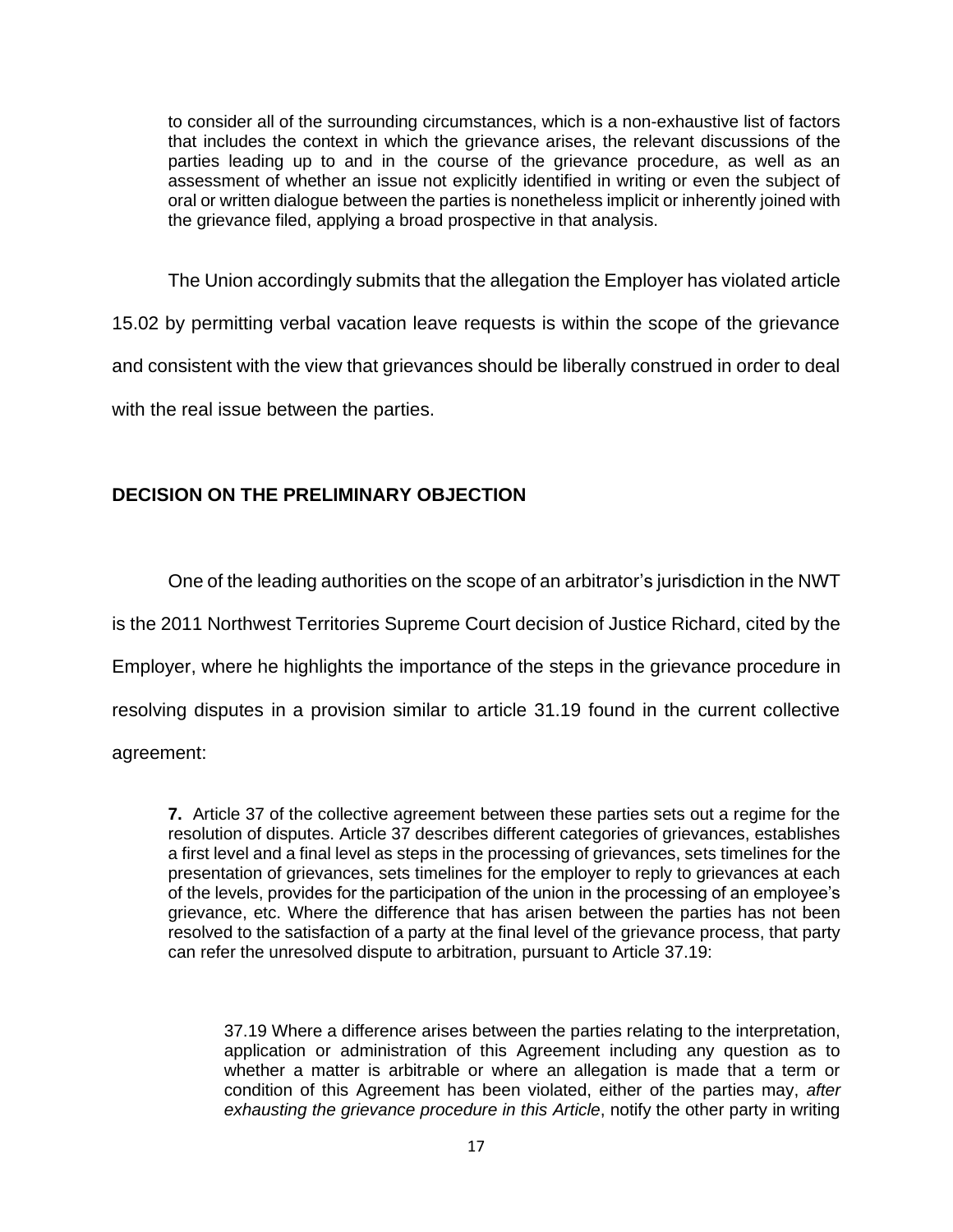within twenty-one (21) days of the receipt of the reply at the Final Level, of his/her desire to submit the difference or allegation to arbitration under the Public Service Act.

Justice Richard, as noted in many of the authorities cited by the parties, underlines

the importance of maintaining flexibility in the processing of grievances and yet ensuring

that the issues being raised arise out of the grievance. He states in that regard:

**14** Although the value in maintaining a flexible approach to grievances filed before a board of arbitration is readily apparent in so far as the parties are not operating under the same rules of practice that would guide counsel in normal litigation, there is another value that must be kept in mind. The whole process of grievance arbitration, and grievance procedure, is designed to permit the parties at the earlier stages to resolve the dispute between themselves. Hence, collective agreements invariably contain grievance procedure provisions so that grievances are funnelled to an arbitration board only after the parties have had a chance to resolve the matter. It is our view that the comments of Professor Laskin and the decision in the *Re Blouin Drywall* case attempt to accommodate both values. If the issue raised at the arbitration hearing is in fact part of the original *grievance, a board of arbitration should not deny itself jurisdiction based on a technical objection as to the scope of the original grievance. To do so would be to deny the value of flexibility and would be to compel the parties to draft their grievances with a nicety of pleadings. On the other hand, if the issue raised by one of the parties is not inherent in the original grievance, for the board to permit the party to raise that issue as part of the original grievance would be to deny the parties the benefit of the grievance procedure in*  an attempt to resolve the issue between themselves. In fact, it would be to permit one *party to substitute a new grievance for the original grievance.* (emphasis added in italics*).*

What is clear from both the grievance documents is that the key allegation and the basis for the grievance is that the Employer, in the words of the grievance, had not developed a *"…comprehensive policy on the granting of vacation leave"* (Paragraph #4) and were in breach of article 15. 02. The grievance was filed at the Final Level pursuant to article 31 of the collective agreement on February 17, 2021 and the Employer responded on March 18, 2021.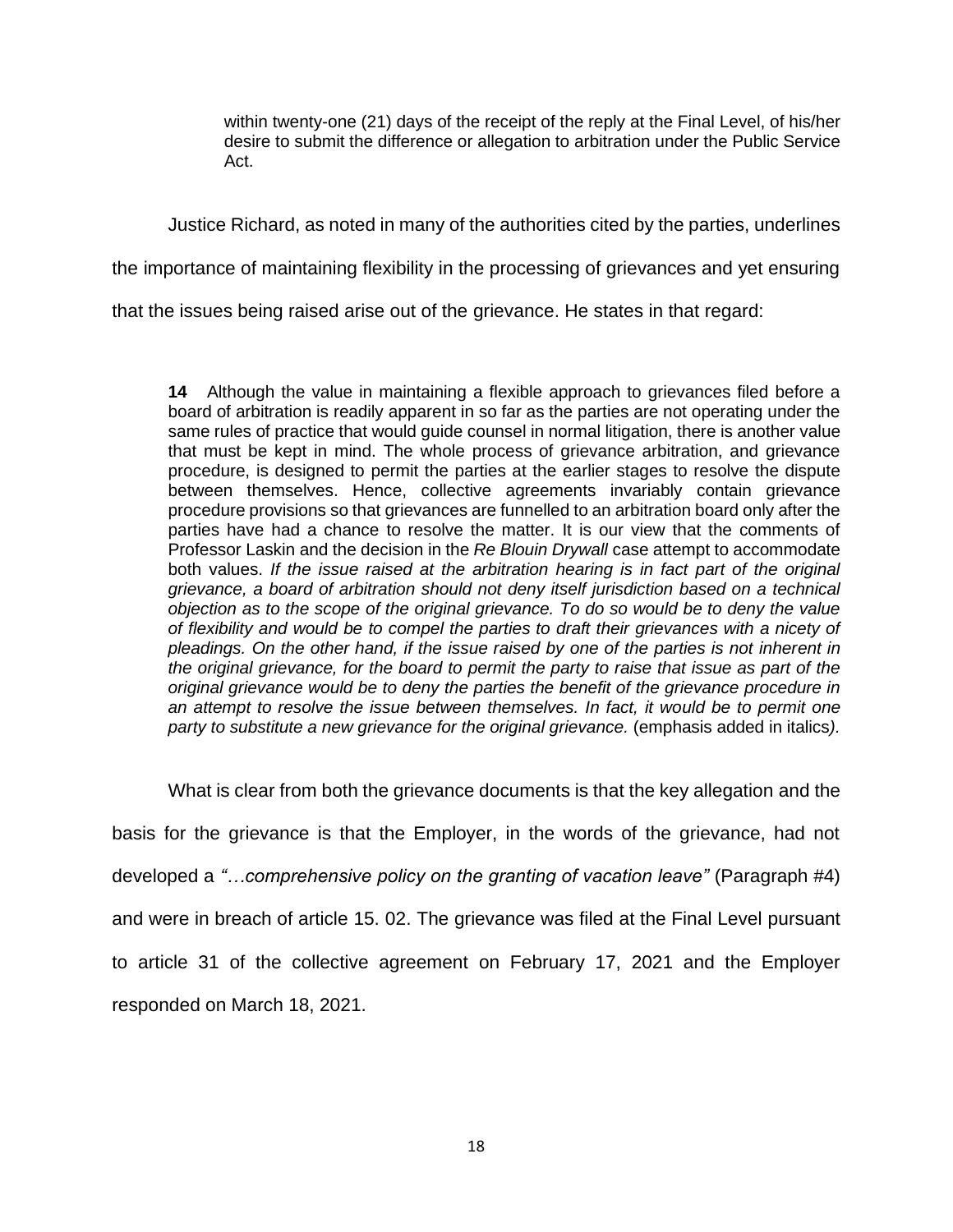There is no reference however in either the grievance, or the supporting covering letter, to the issue involving the necessity for vacation leave requests having to be in writing. Indeed, the supporting covering letter goes into great detail about the absence of a vacation policy in the context of the *KVP* test. It states in that regard *"…that departments determine their own ways of granting leave and that is a patchwork which could never be consistently enforced. That is a violation of principle 6"<sup>1</sup> .* 

The Employer's response to the grievance is in keeping with the focus of the Union in the grievance itself and the supporting letter that the Employer was following the collective agreement *"…and asserts that a policy on leave is not required".* The fact that the Employer added that it was following the requirements of the collective agreement when granting leave cannot be read as an acknowledgement, as the Union argues, that it understood there was live issue concerning the manner in which vacation leave can be approved. The Employer's response is consistent with the issue raised in the grievance which is the absence of a leave policy.

The correspondence between Mr. Parle and Ms. Horton leading up to the filing of the grievance does reference an awareness by the Employer of Mr. Hazenberg's concerns regarding his vacation leave. As Ms. Horton put it in an email to Mr. Parle on January 15, 2021 *"…it sounds like he may have wanted/thought that there is one way for leave to be approved (through the system) and that is not the case"*. The issue of Mr. Hazenberg's leave and the manner in which leave can be approved in general under

<sup>1</sup> *KVP* principles.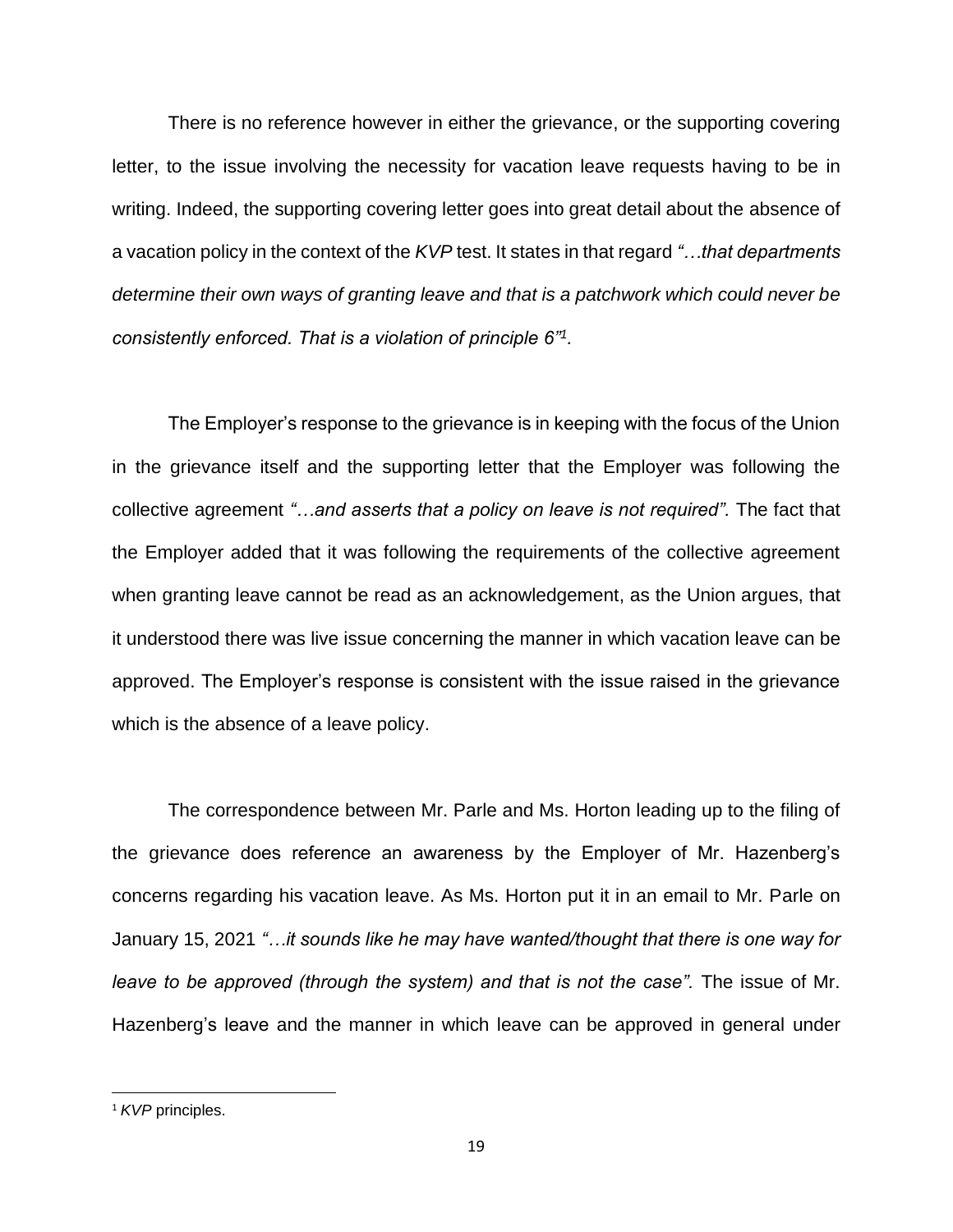article 15.02, however, was not specifically raised in the grievance itself nor in the covering grievance correspondence. The need for vacation leave requests to be in writing is the critical issue being raised by the Union at arbitration, but there has been no reference to this centrepiece issue in the grievance procedure leading up to these proceedings.

The parties must be in a position to address the issues that remain unresolved after being vetted through the grievance procedure. To put it succinctly in this case, the issue of approval of leave absences other than in writing cannot be read as being inherent in a grievance which focusses on the absence of vacation leave policy. To permit the Union to argue the issue in these proceedings would, in the words of Justice Richard, *"…be to deny the parties the benefit of the grievance procedure in an attempt to resolve the issue between themselves".*

## **CONCLUSION**

The preliminary objection of the Employer regarding arbitrability is upheld. The Union is precluded from expanding the scope of the grievance by raising the issue of verbal requests for vacation leave for the first time at arbitration. To find otherwise, to paraphrase Justice Richard, would amount to substituting one grievance for another.